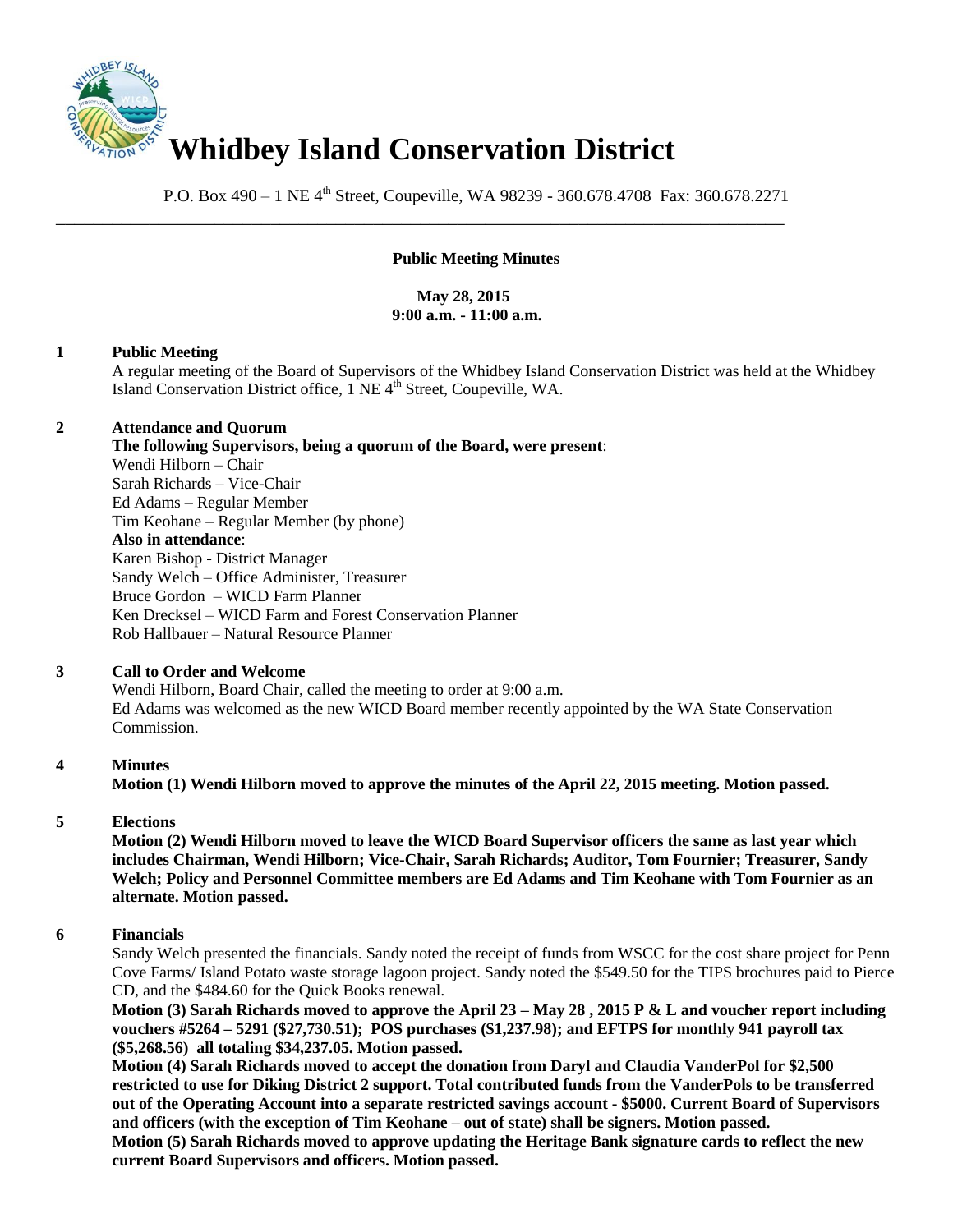# **7 WSCC Master Contract**

## **Motion (6) Ed Adams moved to table the approval of the WSCC Master contact until the June meeting to allow adequate board review. Motion passed.**

#### **8 WICD Work Plan and Budget**

Karen Bishop said that there have not been any comments received as a result of the public notices announcing public review of the draft WICD FY16 work plan and budget. She also pointed out that some of the grant funding in the projected budget is not secured. Grant applications for Beginning Farmer and Rancher, and the NEP drainage maintenance manual development are pending and we should be notified by June 30.

**Motion (7) Sarah Richards moved to approve the WICD FY16 Work Plan and Budget. Motion passed.** 

#### **9 Landowner Cost Share**

Ken Drecksel said the Comfort Farm owners asked that their cost share project be withdrawn from funding for this fiscal year and moved to be completed in the fall of 2016. Staff explained to Comforts that the board prioritizes cost share projects based on the scoring matrix and their project will be rescored in the new fiscal year. Ken said that the Jorgensen project is moving along on schedule. The Kramer project has had some delays due to permitting requirements but should be completed on time.

**Motion (8) Wendi moved to acknowledge that the Comfort money will be removed from the WICD cost share addendum for FY15, as per landowner request. Motion passed.** 

#### **10 Cultural Resources Policy**

Ken Drecksel gave an overview of the cultural resources policy adopted by WSCC that will need to be followed for projects using implementation funds and cost share funds beginning in FY16. This is a result of an Executive Order signed by Governor Inslee.

## **11 Forest Plan Presentation - Rob Hallbauer**

**Motion (9) Wendi Hilborn moved to approve forest plan 5\_15-1. Motion passed.**

#### **12 Staff Reports**

#### **Grant Application – Frannie Einterz**

Frannie said that she had submitted a grant application to Island Thrift in partnership with the Coupeville School District for rain barrel and alternative stormwater management education for \$5,000. WICD should be notified whether the project was funded by June 30.

#### **Historical Mapping Project – Bruce Gordon**

Bruce Gordon described the process staff is following to digitize and provide online access of historical maps that have been stored in the WICD office.

## **13 NRCS Report – Tony Sunseri**

Tony announced that he will be leaving for a position in Idaho at the end of June. The board expressed appreciation for the great work Tony has accomplished as the District Conservationist. Tony said the EQIP cutoff for FY16 is July 17. He said he has sent a task order off to fund WICD to provide NRCS program outreach for Whidbey Island. The NRCS Client Gateway is up online. Landowners should establish a user name and password which will allow access to all information in the document management system. All contract information can be viewed online through Client Gateway.

#### **13 Upcoming Dates, Review of Motions, Adjourn**

**Dates:** 

**June 25, 9:00 – 11:00 WICD Board Meeting, WICD office July 23, 9:00 – 11:00 WICD Board Meeting, WICD office**

**Motions:**

**Motion (1) Wendi Hilborn moved to approve the minutes of the April 22, 2015 meeting. Motion passed. Motion (2) Wendi Hilborn moved to leave the WICD Board Supervisor officers the same as last year which includes Chairman, Wendi Hilborn; Vice-Chair, Sarah Richards; Auditor, Tom Fournier; Treasurer, Sandy Welch; Policy and Personnel Committee members are Ed Adams and Tim Keohane with Tom Fournier as an alternate. Motion passed.**